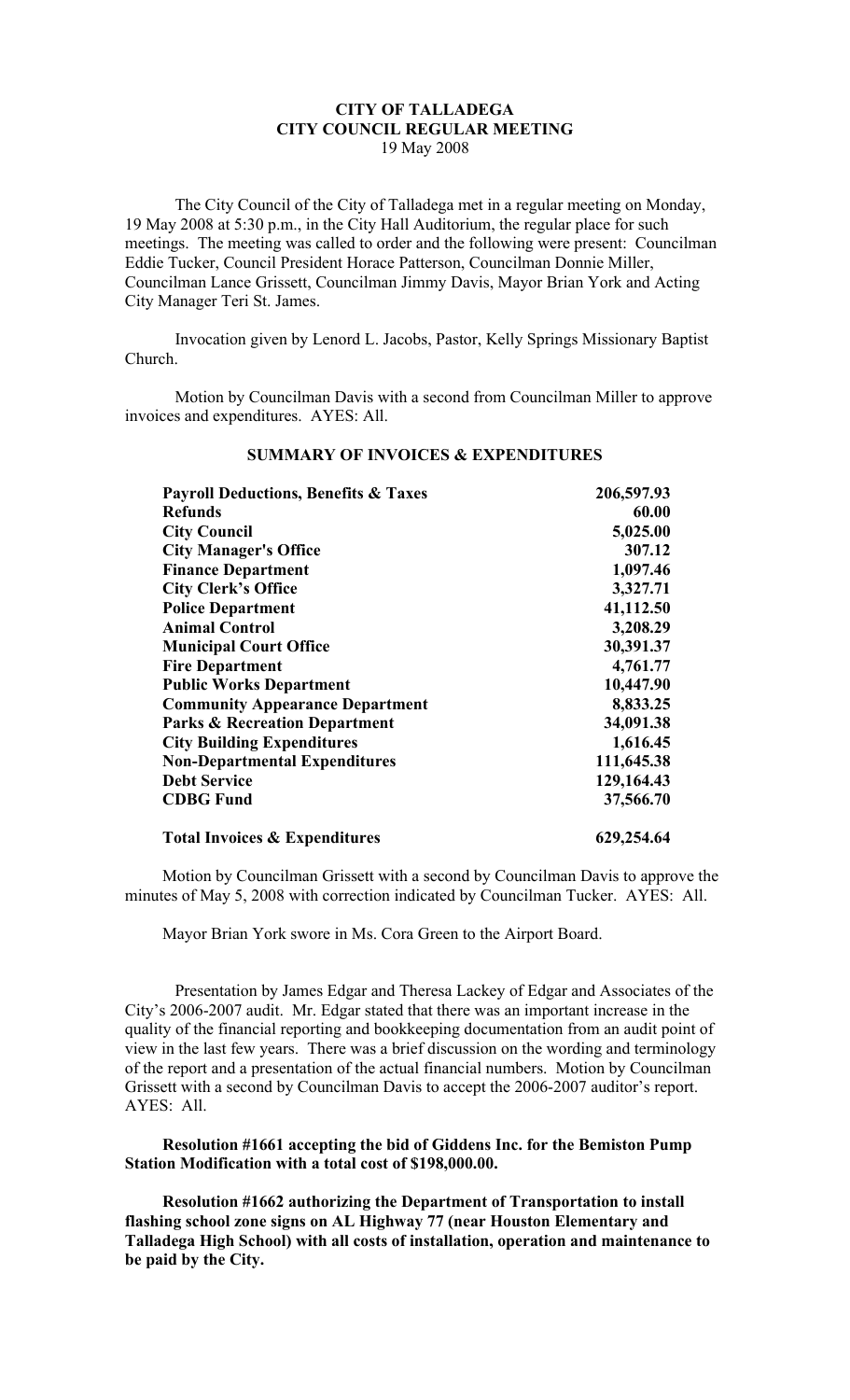**Resolution # 1663 authorizing the Department of Transportation to install a flashing light at the intersection of AL Highway 21 and South Bemiston Road with all the costs of installation, operation and maintenance to be paid by the City.**

**Resolution # 1664 authorizing the Municipal Airport Board to make an application to the FAA for improvement projects at the Talladega Municipal Airport.**

**Resolution #1665 accepting the bid of Joe Money Equipment Inc. for the purchase of three (3) backhoes for a total cost of \$119,961.00.**

### **Resolution #1666 authorizing the Talladega County Commission to grant a tax abatement for R.K. Allen Oil Company, Inc.**

Motion by Councilman Grissett with a second by Councilman Davis to adopt Resolutions #1661 and #1665. Roll Call. AYES: Councilman Miller, Councilman Davis, Councilman Grissett, Council President Patterson. NAY: Councilman Tucker.

Motion by Councilman Grissett with a second by Councilman Davis to adopt Resolutions #1662 and #1663. Roll Call. AYES: Councilman Miller, Councilman Davis, Councilman Grissett, Council President Patterson. NAY: Councilman Tucker.

Motion by Councilman Grissett with a second by Councilman Tucker to adopt Resolution #1664. Roll Call. AYES: All.

Motion by Councilman Davis with a second by Councilman Grissett to adopt Resolution #1666. Roll Call. AYES: All.

Motion by Councilman Grissett with a second by Councilman Davis to approve invoices and expenditures for the Water Department. AYES: Councilman Davis, Councilman Grissett, Council President Patterson and Councilman Miller. NAY: Councilman Tucker.

### **Expenditures for May 2-15, 2008 \$ 183,759.89**

Motion by Councilman Miller with a second by Councilman Grissett to adopt the revised Driver's License Policy with semi-annual license checks paid for by the City, for all employees required to maintain a valid driver's license. AYES: All.

City Manager's comments included:

Request for permission to bid out renovations for the restrooms at the Spring Street Pool.

Motion by Councilman Miller with a second by Councilman Tucker to authorize bidding out restroom renovations. AYES: All.

 Request for authorizing a total of six lights for the walking track at Edyth Sims Park as recommended by the Parks & Recreation Advisory Board.

Motion by Councilman Tucker with a second by Councilman Miller to authorize the purchase and installation of lights on the walking track at Edyth Sims Park. AYES: All.

 Water Department Head James Brasher had met with the School Board representative concerning gifting a portion of the property near the Niki Lu Water Treatment Plant. The School Board has agreed to pay the cost of the survey, drawings and any legal or application fees required to subdivide the property in order to give approximately 10 acres to the School Board for their bus maintenance facility. Councilman Grissett requested that the agreement include a reversion clause indicating *if the School Board did not use the property for the stated purpose within a reasonable amount of time or if they discontinued the intended use at any time in the future, that the property would revert back to the City's ownership.*

Motion by Councilman Davis with a second from Councilman Grissett to proceed with all necessary documentation for gifting the property to the Board of Education with requested wording of contract. AYES: All.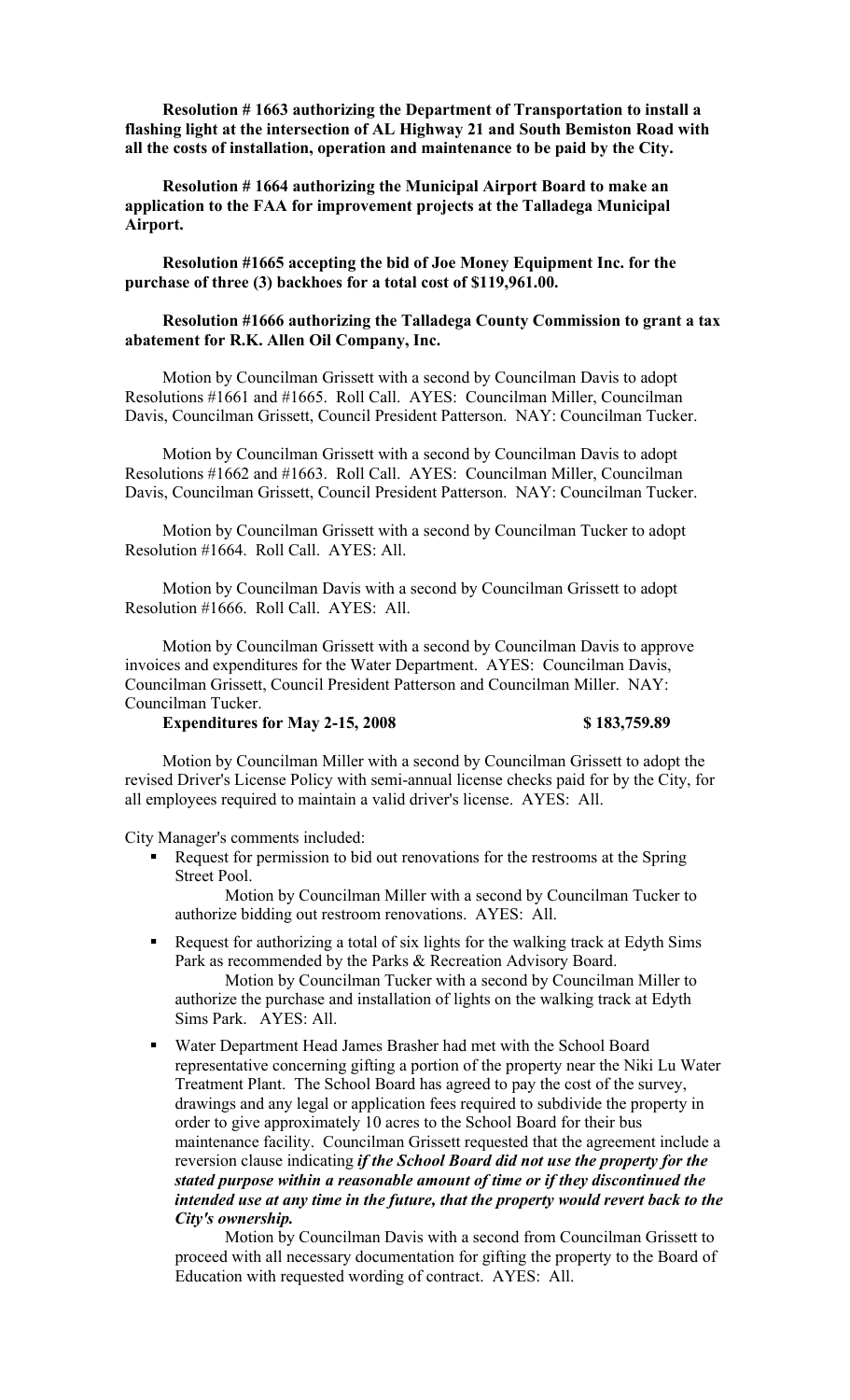Mayor York stated that a certificate of recognition was presented to the First Congregational United Church of Christ honoring their 140th Anniversary.

Councilman Miller's comments included:

- Commended the Police Department for the job they did Sunday night when the house was moved down Battle Street.
- The newly purchased Jaws-of-Life device was used at an accident on Eastaboga Road on Friday night.
- Asked the Council's approval to raise the parking fee at the Sports Complex from \$1.00 to \$2.00 to offset the cost of extra security. Councilman Tucker protested that the parents already pay too much and this would be like raising taxes. Councilman Davis stated he would agree if it was only a temporary measure until the end of the season. Councilman Grissett also agreed that it should be only on a trial basis. Council President Patterson stated that he support it on a trial basis and agreed that the parents already paid too much.

Motion by Councilman Miller with a second by Councilman Grissett to authorize raising the parking fee at the Ben E. Bruner Sports Complex to \$2.00 until the end of the baseball season. AYES: Councilman Miller, Councilman Grissett, Councilman Davis, Council President Patterson, NAY: Councilman Tucker.

- Asked Department Head Beth Martin for an update on the parking lot lights at the Sports Complex. Ms. Martin indicated that Don Hart had contacted Alabama Power and the burned out lights were to be replaced.
- Requested consideration of fire alarm monitoring offered through Tallatron, Inc. for both the Ritz Theater and the Bemiston Recreational Center costing \$1080.00 for one year. Motion by Councilman Miller. Failed for lack of second.
- Councilman Miller indicated that Ms. Linda Norred was present at this meeting and wished to move forward in negotiating the lease agreement and what repairs would be done by the City and which are to be done by the renter. Councilman Grissett was assured that this was the recommendation of the City Manager and Parks & Recreation Department Head.

Motion by Councilman Tucker with a second by Councilman Miller to authorize the City Manager negotiate a lease with Ms. Linda Norred for the building at the Municipal Golf Course. AYES: All.

Councilman Tucker's comments included:

- Again stated that he was opposed to the parking fee increase at the Sports Complex.
- Requested that Department Head Beth Martin get with the City Manager to obtain playground equipment at the Knoxville Park.
- Mentioned that he had discussed a hole on Davis Street with Water Department Head James Brasher. Mr. Brasher indicated that a line location work order had been issued and would be started tomorrow.
- Discussed the Animal Control issue with the snake located at Mt. Canaan Estates and that he was upset that it was not taken more seriously by the city employees. Requested a meeting with Chief Watson and the City Manager concerning the episode.
- Requested budget works sessions so that the budget could be finalized.
- Requested updates on property with uncut grass.
- Wanted a status report on Officer Ron Dye's issue. Council President Patterson indicated that the council would not make a statement at this time and that it will be discussed at the next meeting.
- Asked Department Head James Swinford for an update on the light at the intersection of Tinney Street and AL Highway 21. Mr. Swinford indicated that the State has done all they intend to do. Councilman Miller requested that the city continue to look at it and come up with other options.
- Requested an update on the City Manager search from Councilman Davis. Councilman Davis responded by saying that the process was taking longer than